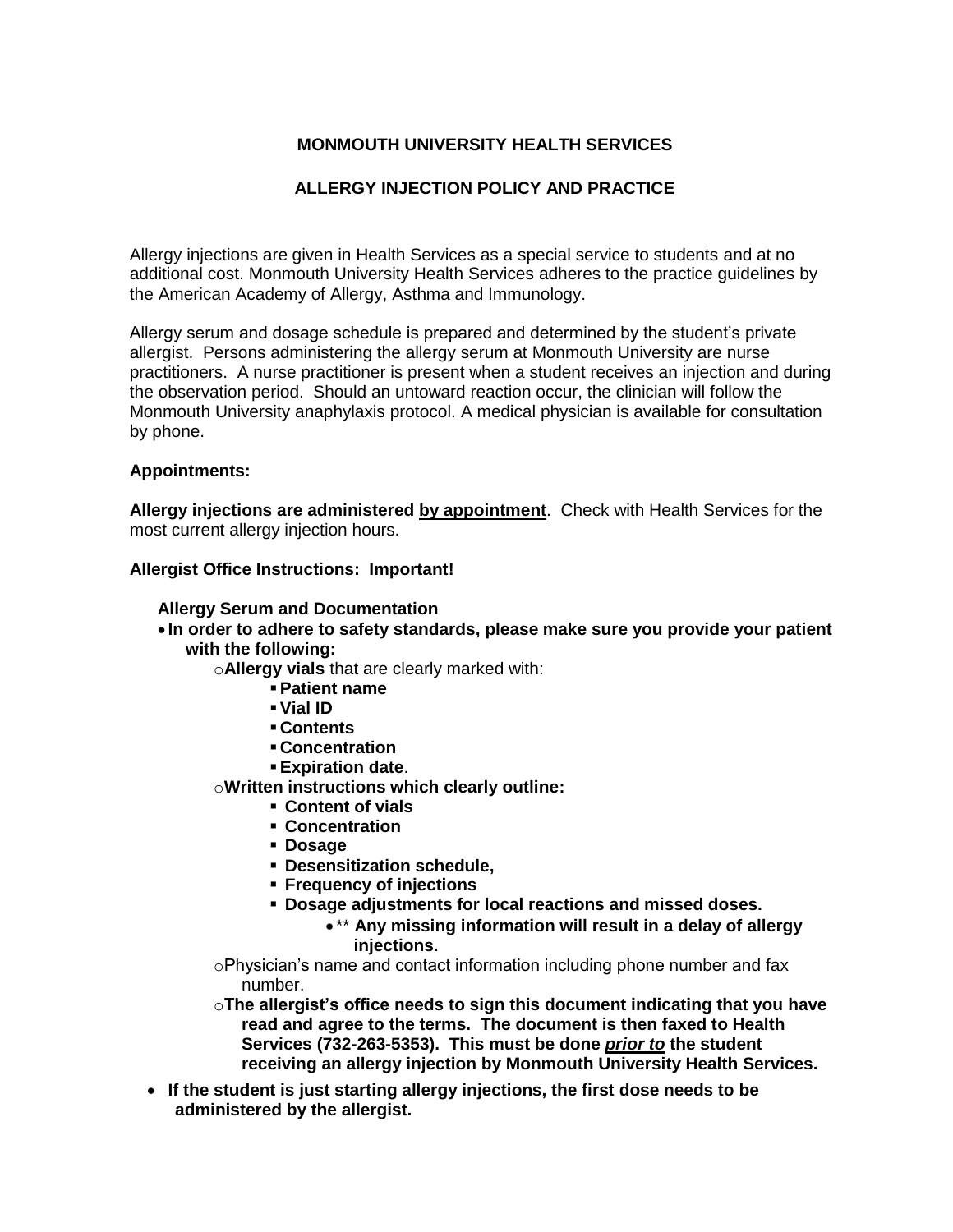### o**Please document the reaction to the first dose. If there is no reaction, then indicate "no reaction."**

- The first dose out of a new vial needs to be given by the allergist, unless otherwise approved by the university medical physician.
- For safety purposes, students who are on beta-blockers, receive venom immunotherapy, are pregnant or have a history or develop frequency of significant (>25mm wheal) or prolonged reactions (persisting 12 or more hours), need to have their allergy injections administered by an allergist.

oStudents who meet the above criteria need to find an allergist in the area to administer the allergy and/or venom shots.

- oHealth Services will assist the student in locating an area allergist.
- Students are responsible for bringing in the refrigerated allergy medication and allergist's documentation at the beginning of the semester.
- Serum will be kept at the Health Center in a regulated refrigerator and must be picked up by the student at the end of each semester.
	- $\circ$ Vials left at the Health Center over summer break will be discarded, regardless of expiration date, unless other arrangements are made with Health Services personnel.
- Students are responsible for contacting their allergist to obtain and receive new serum vials unless other arrangements have been approved by the consulting medical physician.
- Health Services will not combine serum into a single syringe.

### **Safety**

At Monmouth University Health Services, health and safety are our number one priority. Patient policies regarding allergy injections have been designed with safety in mind as we recognize that allergy injections contain an inherent risk of anaphylaxis. Therefore, please make sure that your patient understands the importance of adhering to the desensitization schedule set forth by you, the allergist. Health Services reserves the right to discontinue providing allergy injection services for students who do not adhere to the provisions of the policy and where the risk of providing injections out- weighs the benefit. Students who experience progressive, large local reactions (2 or more times) or who experience a systemic reaction will be referred back to the allergist for concentration or dosage adjustment. This is done to minimize the possibility of anaphylaxis.

# **Student Responsibilities:**

- **All students receiving allergy injections by Monmouth University Health Services must sign a document indicating that they have received a copy of this policy and practice and agree to the terms**
- **Students are responsible for adhering to the allergy schedule.** 
	- o**Whenever the student goes off schedule and requires a dose readjustment that is not addressed in the allergist's written instructions, new written instructions need to be obtained from the allergist's office before a dose can be administered.**
	- o**Health Services reserves the right to suspend providing allergy injections to students who consistently go off schedule and where the risk of providing injections out-weighs the benefit.**